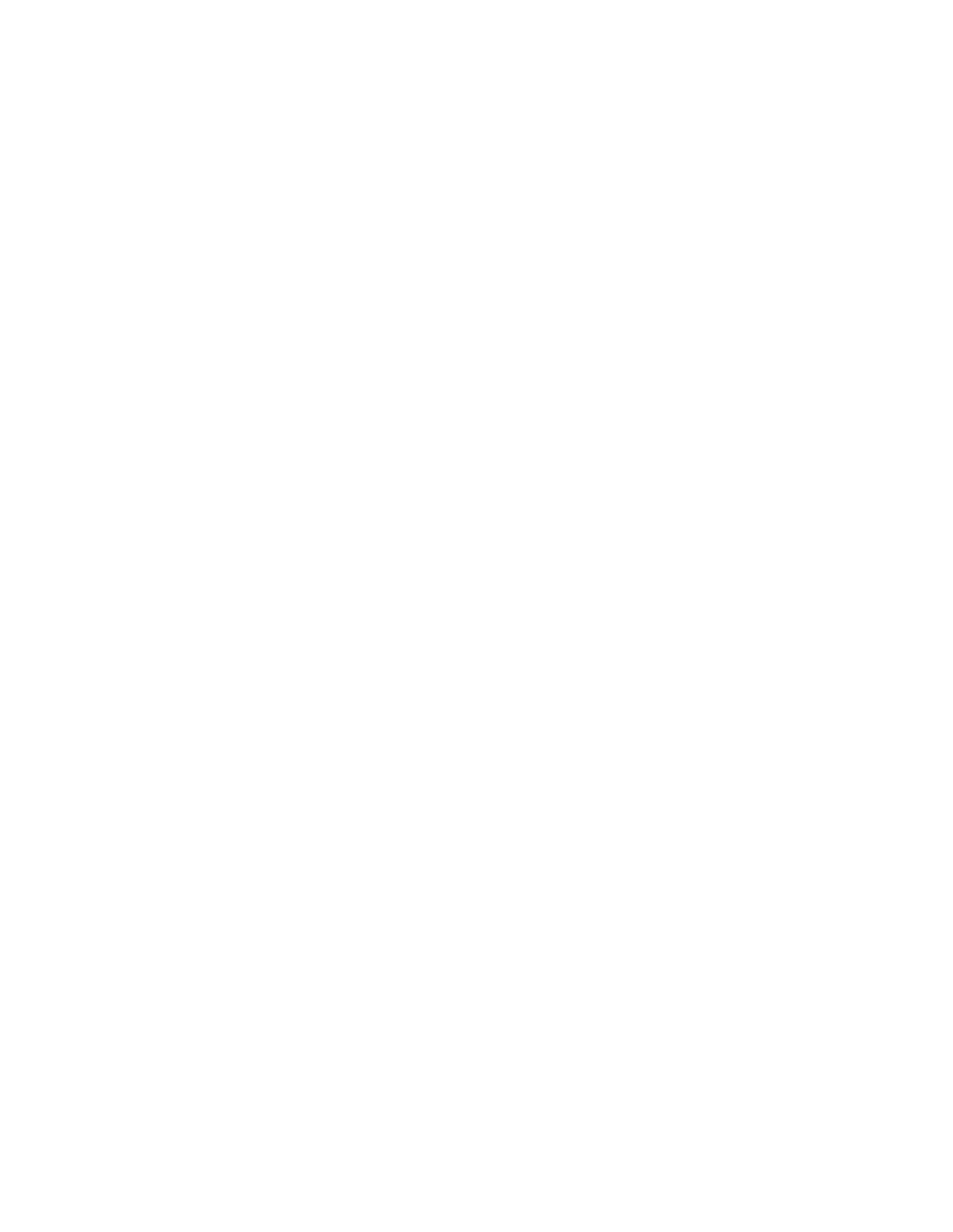### **In the case of Zejnelović v. Serbia,**

The European Court of Human Rights (Second Section), sitting as a Committee composed of:

 Pauliine Koskelo, *President,*  Branko Lubarda,

Marko Bošnjak, *judges,*

and Viktoriya Maradudina, *Acting Deputy Section Registrar,*

Having deliberated in private on 9 December 2021,

Delivers the following judgment, which was adopted on that date:

## PROCEDURE

1. The case originated in an application against Serbia lodged with the Court under Article 34 of the Convention for the Protection of Human Rights and Fundamental Freedoms ("the Convention") on 22 June 2020.

2. The applicant was represented by Ms B. Župić, a lawyer practising in Novi Pazar.

3. The Serbian Government ("the Government") were given notice of the application.

## THE FACTS

4. The applicant's details and information relevant to the application are set out in the appended table.

5. The applicant complained of the non-enforcement of a domestic decision given against socially/State-owned companies.

### THE LAW

## I. ALLEGED VIOLATION OF ARTICLE 6 § 1 OF THE CONVENTION AND OF ARTICLE 1 OF PROTOCOL NO. 1

6. The applicant complained of the non-enforcement of the domestic decision given in her favour. She relied, expressly or in substance, on Article 6 § 1 of the Convention and on Article 1 of Protocol No. 1, which read as follows:

#### **Article 6 § 1**

"In the determination of his civil rights and obligations ... everyone is entitled to a fair ... hearing ... by [a] ... tribunal ..."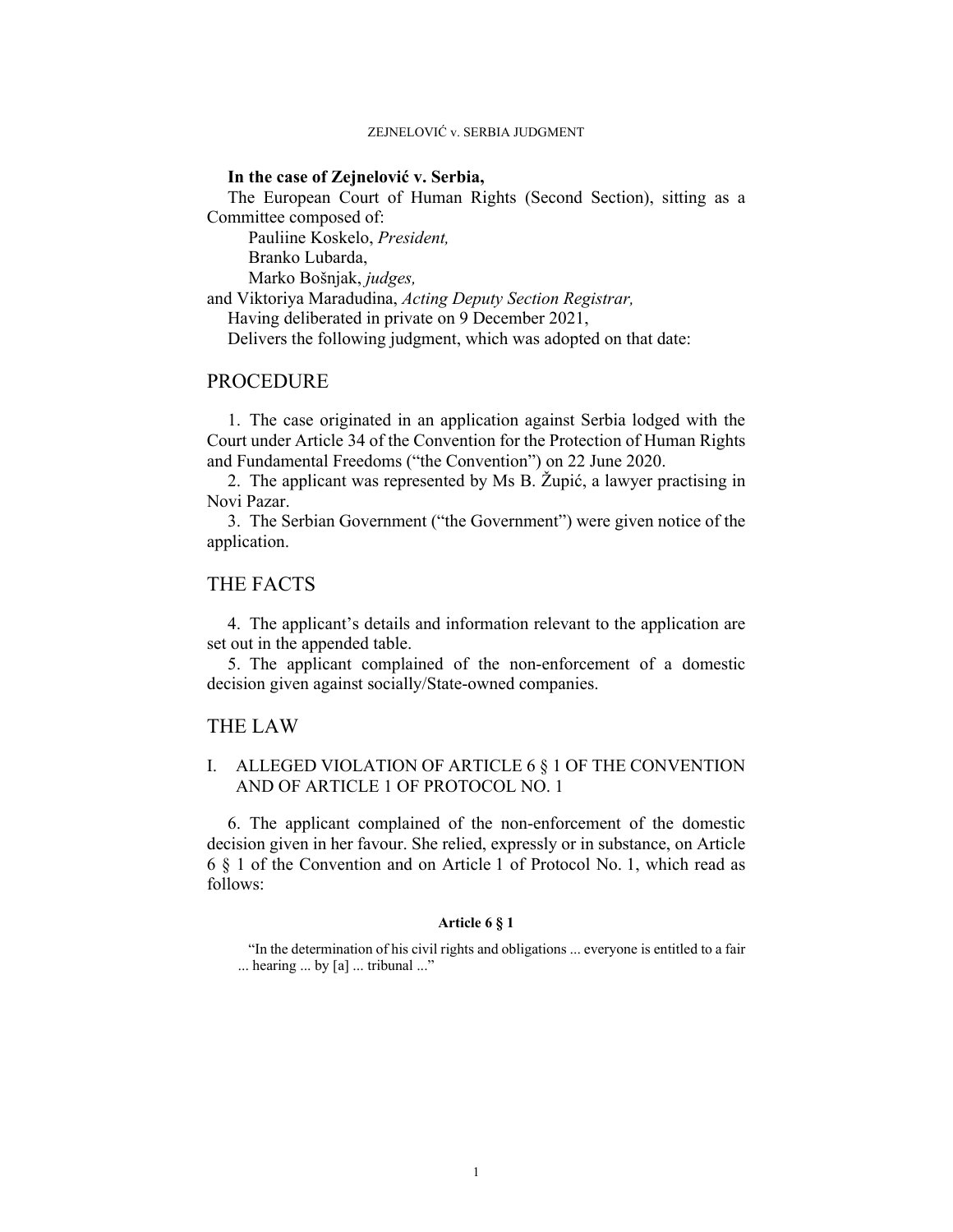#### **Article 1 of Protocol No. 1**

"Every natural or legal person is entitled to the peaceful enjoyment of his possessions. No one shall be deprived of his possessions except in the public interest and subject to the conditions provided for by law and by the general principles of international law.

The preceding provisions shall not, however, in any way impair the right of a State to enforce such laws as it deems necessary to control the use of property in accordance with the general interest or to secure the payment of taxes or other contributions or penalties."

7. The Court reiterates that the execution of a judgment given by any court must be regarded as an integral part of a "hearing" for the purposes of Article 6. It also refers to its case-law concerning the non-enforcement or delayed enforcement of final domestic judgments (see *Hornsby v. Greece*, no. 18357/91, § 40, *Reports of Judgments and Decisions* 1997-II).

8. In the leading case of *R. Kačapor and Others v. Serbia,* nos. 2269/06 and 5 others, 15 January 2008, the Court already found a violation in respect of issues similar to those in the present case.

9. The Court further notes that the decision in the present application ordered specific action to be taken. The Court therefore considers that the decision in question constitutes "possessions" within the meaning of Article 1 of Protocol No. 1.

10. Having examined all the material submitted to it, the Court has not found any fact or argument capable of persuading it to reach a different conclusion on the admissibility and merits of these complaints. Having regard to its case-law on the subject, the Court considers that in the instant case the authorities did not deploy all necessary efforts to enforce fully and in due time the decision in the applicant's favour.

11. These complaints are therefore admissible and disclose a breach of Article 6 § 1 of the Convention and Article 1 of Protocol No. 1.

### II. APPLICATION OF ARTICLE 41 OF THE CONVENTION

### 12. Article 41 of the Convention provides:

"If the Court finds that there has been a violation of the Convention or the Protocols thereto, and if the internal law of the High Contracting Party concerned allows only partial reparation to be made, the Court shall, if necessary, afford just satisfaction to the injured party."

13. Regard being had to the documents in its possession and to its case-law (see, in particular, *R. Kačapor and Others v. Serbia,* nos. 2269/06 and 5 others, 15 January 2008, and *Stanković v. Serbia (dec.),* 41285/19, 19 December 2019), the Court considers it reasonable to award the sums indicated in the appended table.

14. The Court further notes that the respondent State has an outstanding obligation to enforce the judgment which remains enforceable.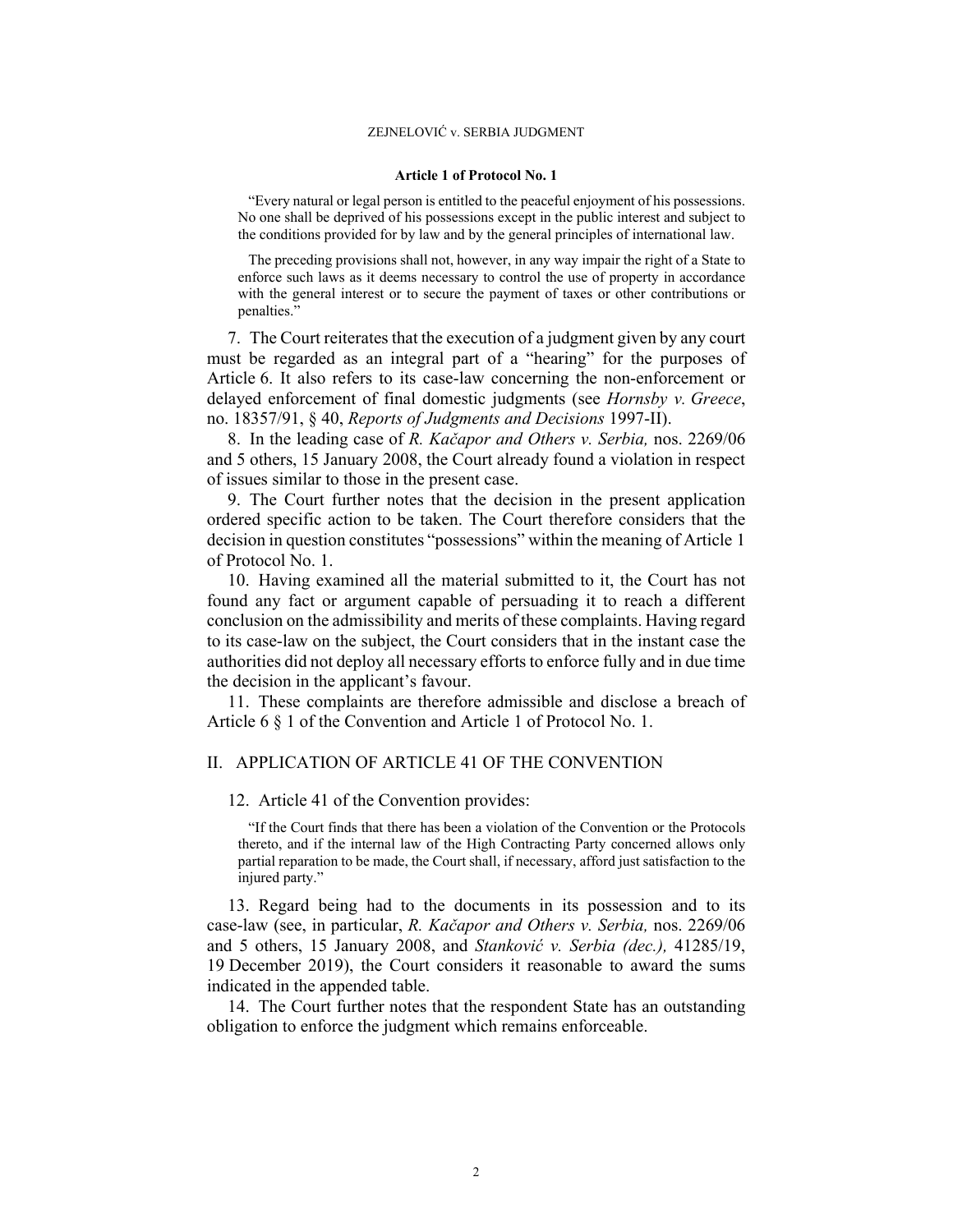15. The Court considers it appropriate that the default interest rate should be based on the marginal lending rate of the European Central Bank, to which should be added three percentage points.

# FOR THESE REASONS, THE COURT, UNANIMOUSLY,

- 1. *Declares* the application admissible;
- 2. *Holds* that this application discloses a breach of Article 6 § 1 of the Convention and Article 1 of Protocol No. 1 concerning the nonenforcement of the domestic decision given against socially/State-owned companies;
- 3. *Holds* that the respondent State shall ensure, by appropriate means, within three months, the enforcement of the pending domestic decision referred to in the appended table;
- 4. *Holds*
	- (a) that the respondent State is to pay the applicant, within three months, the amounts indicated in the appended table, to be converted into the currency of the respondent State at the rate applicable at the date of settlement;
	- (b) that from the expiry of the above-mentioned three months until settlement simple interest shall be payable on the above amounts at a rate equal to the marginal lending rate of the European Central Bank during the default period plus three percentage points.

Done in English, and notified in writing on 13 January 2022, pursuant to Rule 77 §§ 2 and 3 of the Rules of Court.

Viktoriya Maradudina Pauliine Koskelo Acting Deputy Registrar President